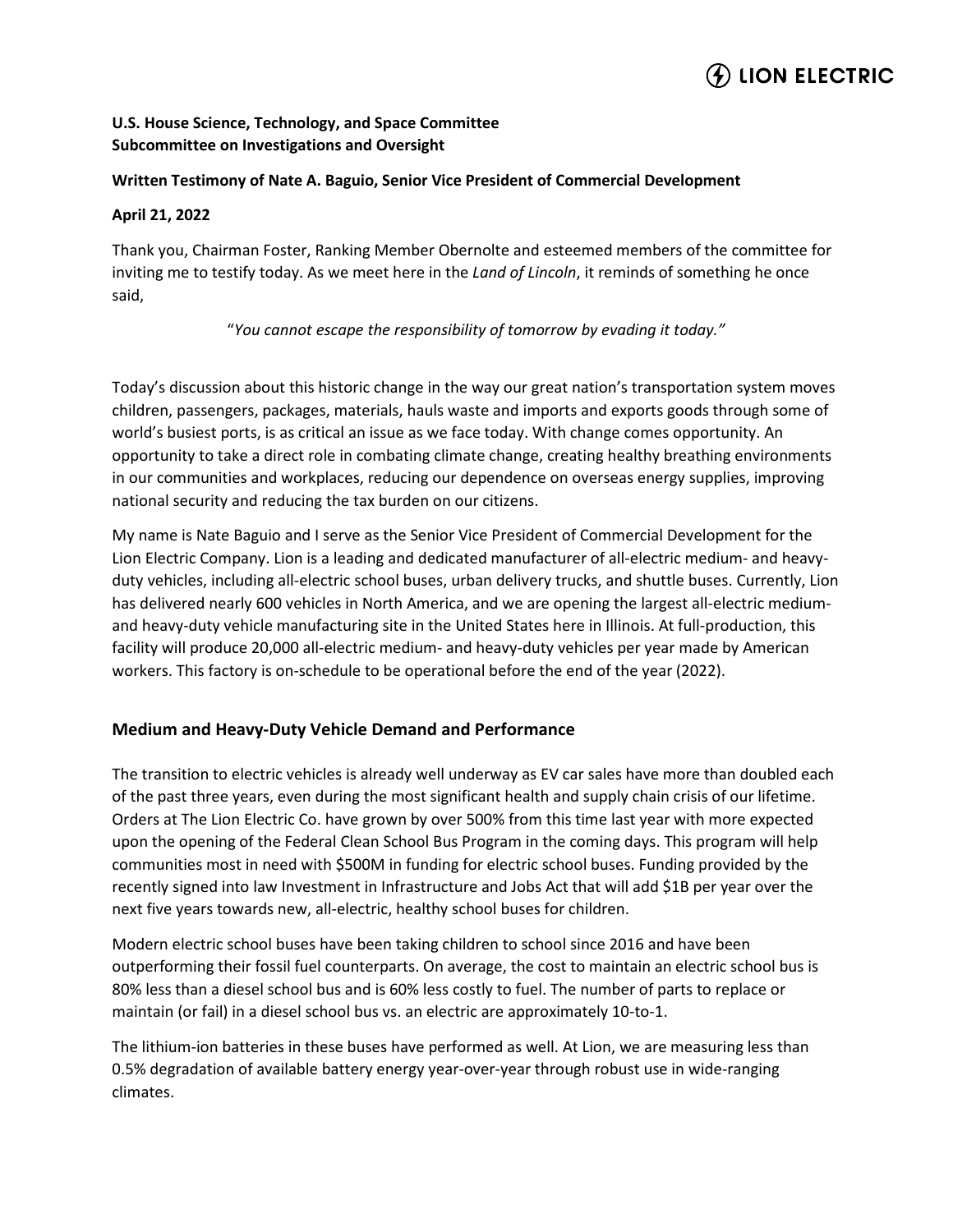## $\left($ ) LION ELECTRIC

It is important to note that these buses, although a very different technology, meet or exceed all of the safety requirements required under Federal law and each of the states in which they operate.

The direct operating benefits of medium and heavy duty all-electric vehicles only tell a portion of the story of reducing emissions in our communities.

According to the Environmental Defense Fund, removing tailpipe pollution from medium and heavyduty vehicles by 2040 would:

- Prevent as many as 2,600 premature deaths and 140,000 lost workdays each year by 2040 and prevent as many as 57,000 premature deaths in total through 2050.
- Avoid 224 million metric tons of greenhouse gas (GHG) emissions every year by 2040 and eliminate more than 4.7 billion tons cumulatively by 2050.
- Significantly reduce ozone forming nitrogen oxides (NOx) pollution by more than 450,000 tons and harmful particulate pollution by nearly 9,000 tons every year by 2040.
- Provide our nation with up to \$485 billion in health and environmental benefits alone because of pollution reductions.

## **Domestic and Partner Sources of Raw Materials**

"China is the world's largest processor of copper, nickel, cobalt, lithium, and rare earth elements. It controls 75-percent of lithium-ion battery production, including 60 percent of the world's cathode production and 80 percent of the world's anode production – despite not having a geological advantage in the majority of these materials.", Abigail Wulf, Director for Center for Critical Minerals Strategy.

In order for original equipment manufacturers such as Lion Electric to continue to provide and grow the availability of EV's in the US market, a stable supply chain needs to be present. The manufacturing capacity of vehicles is robust as is the demand for these vehicles, but content continues to be based on volatile sources even if vehicles are built in America.

It is critical to partner with favorable allies such as Canada. The current Canadian federal budget includes over \$2B in research and implementation funding for critical mineral mining and processing specifically for transportation. The transition to independence should consider opportunities not only in the US, but in Central and South America.

### **Recycle, Reuse and Use Responsibly**

Over 90% of the lithium-ion battery pack can be recycled or disposed of sustainably. The ReCell project at the Argonne National Laboratory is working to improve the recycling process to separate and process more of the battery's content to be a useable source for future batteries. The goal is to reintroduce minerals and metals back into the supply chain, do it sustainably and cost effectively. This continued research and recycling will be a key part to keeping up with demand.

In some of our largest vehicles we have 508Kwh battery configurations that are designed to operate Class 8 trucks. In all of our vehicles these batteries can serve an additional life as stationary storage for solar or wind generated energy. This reuse of existing assets can reduce the demand for new batteries for less demanding uses. Depending on intended duty, this can potentially double the life of a battery